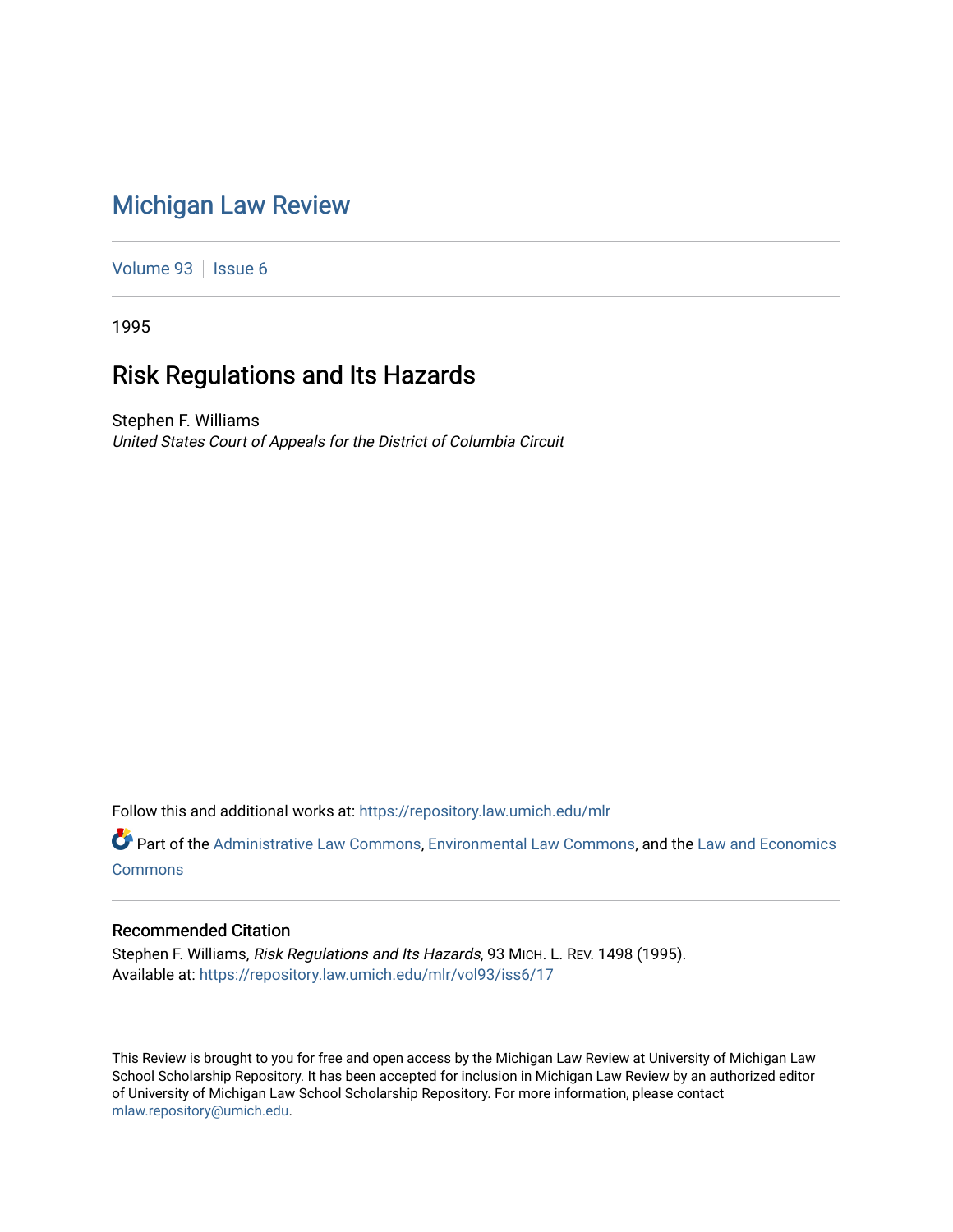### **RISK REGULATION AND ITS HAZARDS**

#### *Stephen F. Williams\**

BREAKING **THE VICIOUS** CIRCLE: TOWARD EFFEcIvE **RISK** REGULATION. **By** *Stephen Breyer.* Cambridge: Harvard University Press. 1993. **Pp.** x, **127. \$22.95.**

A seasoned Breyer-watcher once said, "Steve thinks the solution to most problems is to turn them over to a room full of people as smart as he is."<sup>1</sup> The remark captures both the strength and weakness of Justice Breyer's 1992 Holmes Lectures, now published as *Breaking the Vicious Circle.* Breyer discusses key anomalies in our current system for regulating environmental risks, seeks out their causes, and proposes a remedy. The first phase, the discussion of the inconsistencies in our current approach to environmental regulation, is a tour de force, confidently integrating science and policy in terms easily accessible to the intelligent layman. The second, the explanation of why the incongruities prevail, is also very skilled, though impaired — I will argue — by its almost complete neglect of the role of interest group politics. The third, Breyer's suggested solution, raises more serious problems. He proposes establishing not just a room full of intelligent people, but a whole staff, located in the Office of Management and Budget, charged with nudging the relevant agencies toward policies that are consistent with each other and with economic rationality. A president who pursued the proposed remedy would doubtless seek people with the qualities so well reflected in this book — versatility, evenhandedness, balance, and intelligence. Assembling such a staff would not be easy; people with these skills are in high demand and short supply. Even assuming their assembly, however, Breyer does not completely convince the reader that they could do the job. Can a SWAT team of technocrats, however brilliant, neutralize the interest groups at play in this field?

Breyer sees current policy as bringing about a wasteful misallocation of resources **-** massive overinvestment in reducing some risks and comparative neglect of others. "Tunnel vision," he argues, leads agencies to pursue their missions without regard to competing

٠Ł

<sup>\*</sup> Judge, United States Court of Appeals for the District of Columbia Circuit. B.A. 1958, Yale; J.D. 1961, Harvard. - Ed.

**<sup>1.</sup>** Name withheld to protect the guilty.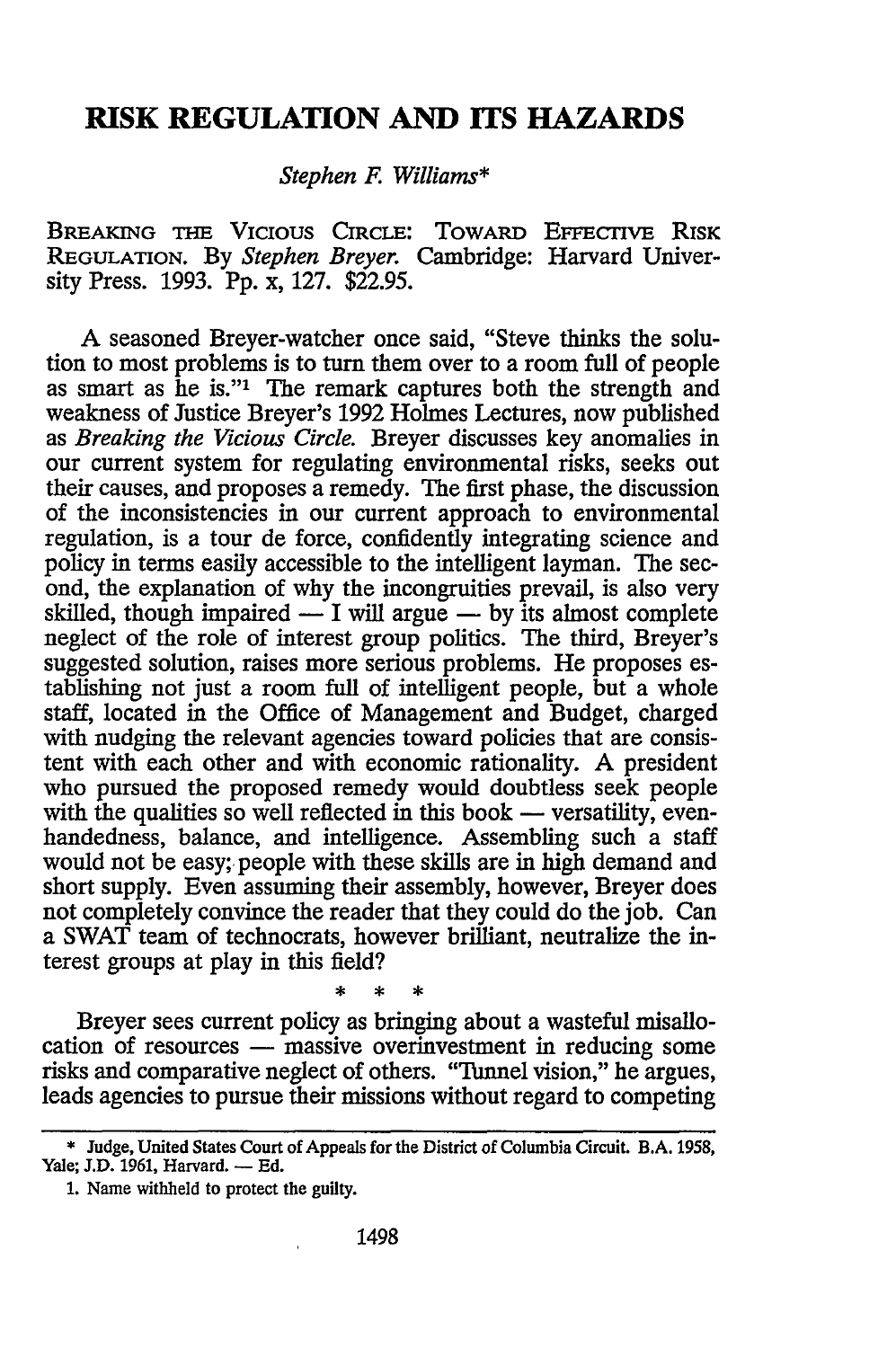values, a quest resulting in the attempt to eliminate "the last ten per cent" of a problem even where the benefits are minimal in relation to the costs (p. 11). In a Superfund case in Breyer's former court,<sup>2</sup> the Environmental Protection Agency tried to compel a private party to spend \$9.3 million on additional cleanup of a waste site, so that children could eat its dirt without ill effect not merely for 70 days a year - the level the party, amazingly, agreed to achieve but for 245 days a year (pp. 11-12). As there were no children in the vicinity, nor even residences, nor even any likelihood of residential development, and as at least half the offending chemicals would dissipate by the year 2000, the health return on this \$9.3 million clean up cost would have been meager.<sup>3</sup>

Nor does the dirt-eating-children episode appear atypical. Breyer points to "mid-range" consensus estimates that the removal of asbestos from schools would cost approximately \$250 million per statistical life saved (pp. 12-13). He cites the Fifth Circuit's observation<sup>4</sup> that the EPA's bans on a wide range of asbestos uses, had they been allowed to take effect, would have cost approximately \$200 million by the EPA's own estimate while saving only about seven or eight lives over the next thirteen years - less than half the expected deaths from ingested toothpicks (p. 14). Further, some of the Occupational Safety and Health Administration's benzene rules will evidently cost about \$180 million per statistical life saved (p. 15). Breyer includes a table listing regulations by cost per life purportedly saved, including twenty-one regulations with costs over \$10 million and one with costs reaching \$5.7 trillion.<sup>5</sup> The pursuit of completely pure air, land, and water clearly takes one to a point at which the marginal cost of extra health may daunt all but the most zealous.

Breyer argues that the related problems of random agenda selection and inconsistency compound tunnel vision (pp. 19-28). Not only do experts' assessments of the most serious risks differ radically from the popular understanding, but the government makes no effort to establish overall priorities or to coordinate agency efforts (pp. 19-20). The agencies use different methods to calculate and evaluate health effects, and they ignore the ways in which one

- 2. United States v. Ottati & Goss, Inc., 900 F.2d 429 (1st Cir. 1990).
- 3. Speaking through then-Judge Breyer, the First Circuit upheld the District Court's con- clusion that the statutory standard "the public interest and the equities of the case" did not require the extra \$9.3 million. 900 **F.2d** at 441.

The **EPA** continues to protect children who might eat the ground daily for years at a time in places in which they rarely set foot, such as highway median strips, roadside cemeteries, golf courses, and industrial parks. *See* Leather Industries of America v. EPA, 40 F.3d 392, 404-05 **(D.C.** Cir. 1994).

<sup>4.</sup> Corrosion Proof Fittings v. EPA, 947 F2d 1201, 1223 & n.23 (5th Cir. 1991).

<sup>5.</sup> Pp. 24-27. As \$5.7 trillion is nearly a year's GNP, we may safely infer that the regulation purported to save only a small fraction of a statistical life.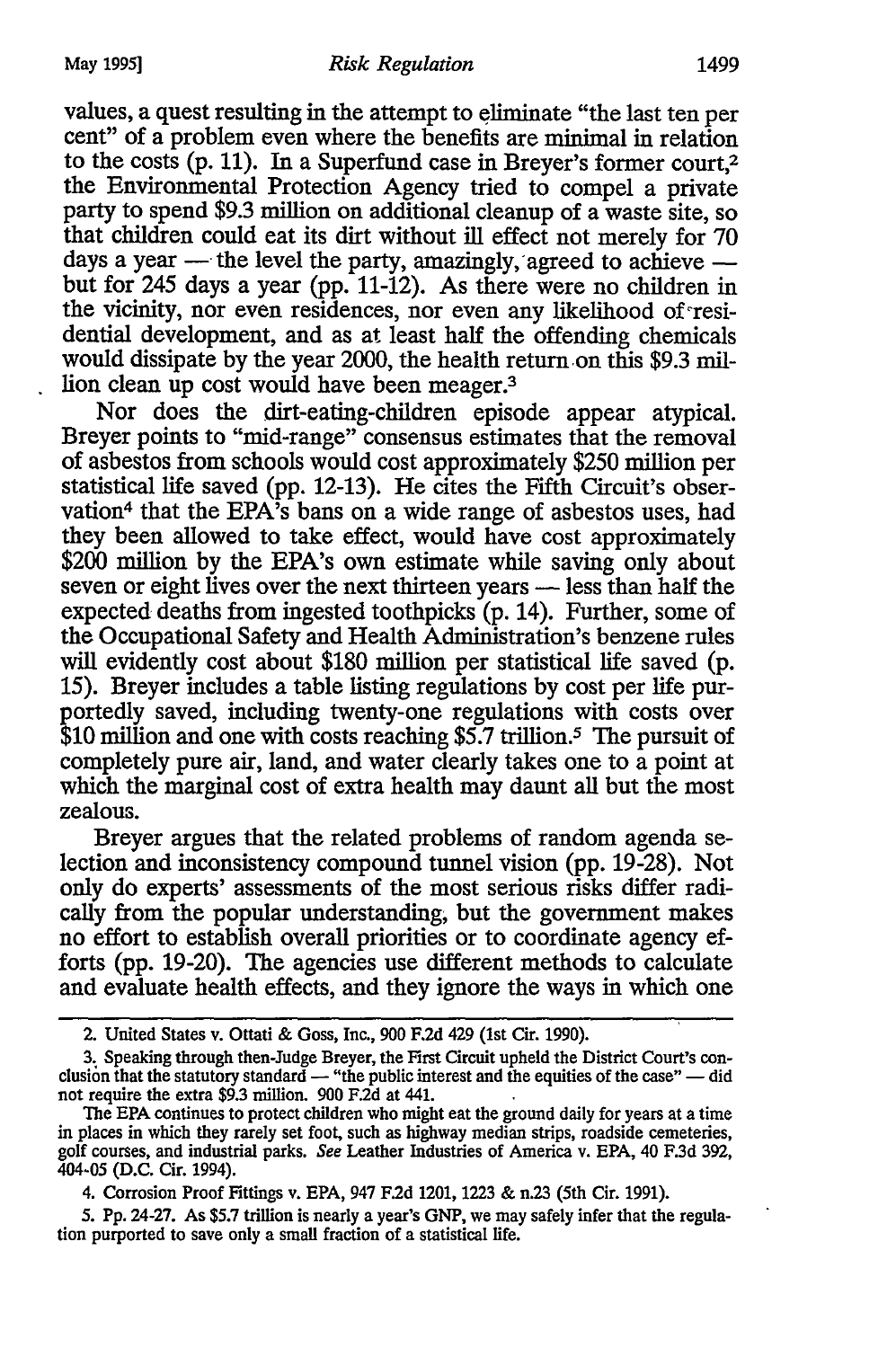set of regulations affects the fulfillment of other environmental goals. For example, Breyer notes that when the **EPA** proposed rules to reduce sewage sludge it claimed they would save one life every five years, but it overlooked the rules' impact on waste incineration: the resulting increases in this form of disposal would have cost two statistical lives every year **-** ten times the expected benefit of the sludge reduction (p. 22). Agencies similarly overlook the offsetting behavior of individuals. A farmer deprived of a relatively low-fisk artificial pesticide, for example, may substitute plants with natural pesticides of equal or greater carcinogenicity.<sup>6</sup> At the very least, one might hope for reform that would force the government to coordinate its interventions. With some regulations costing billions but yielding almost no health gain, and with neglected opportunities at hand for saving lives at modest cost,<sup>7</sup> the potential gains from rationalization **-** shifting social investments to the most promising health and safety opportunities **-** seem huge.8

Breyer attributes the persistence of wasteful regulation to three causes: inaccurate public perceptions, congressional action and reaction, and uncertainties in the regulatory process. Though believing that people think rationally in assessing risks and possible remedies, Breyer argues that most people are unlikely to acquire a full grasp of the relevant facts. If people "think dramatically, not quantitatively," for instance, as Justice Holmes observed,<sup>9</sup> they are

7. Breyer cites, for example, estimates that vaccinations against the leading cause of bacterial meningitis would cost only \$68,000 per child's life saved. P. **19.**

**8.** The theoretical rational optimum would occur when the health return per dollar for all interventions was equal at the margin, that is, where no dollar of investment in health could be shifted to a more productive use.

9. Letter from Oliver Wendell Holmes, Jr. to Canon Patrick Augustine Sheehan (July 5, 1912), in HOLMES-SHEEHAN LETTERS: THE LETTERS OF JUSTICE OLIVER WENDELL HOLMES **AND CANON PATRICK Auous'm SHEE-HAN** 45 (David H. Burton ed., 1976), *quoted at* p. 37.

<sup>6.</sup> P. 23. Plants resist the menace of pests with natural pesticides, many of which appear to be far more potent than artificial  $-$  and therefore regulated  $-$  chemicals. P. 98 n.117 (citing Bruce N. Ames et al., *Ranking Possible Carcinogenic Hazards*, 236 SCIENCE 271, 276-77 (1987)).

Dr. Lois Swirsky Gold and others have created a "human exposure/rodent potency index" or HERP, to relate various natural and artificial substances to each other by using conventional linear extrapolation from rodent tests. See *infra* note **10** and accompanying text for discussion of issues of linear extrapolation. The HERP for each substance is a ratio, of which the denominator is the substance's **TD50 -** daily lifetime dose rate estimated to halve the proportion of tumor-free rodents by the end of a standard lifetime — and the numerator is a dose that might reasonably be taken daily by humans, adjusted for their greater size. Thus, the **0.3%** score for lettuce (grown free of any artificial pesticides) signifies that a nor- mal human daily consumption (estimated at **1/8** of a head), containing 66.3 milligrams of caffeic acid, constitutes (by linear extrapolation) 0.3% of the daily lifetime dose that would halve the number of tumor-free rodents by the end of a standard lifetime. *See* Lois Swirsky Gold et al., *Rodent Carcinogens: Setting Priorities,* 258 SCIENCE 261-65 (1992). The 2.8% figure for a daily 12-ounce bottle of beer, based on its **18** milliliters of ethyl alcohol, marks it as 1400 times more potent than the 0.002% figure for a daily 6-ounce glass of apple juice, based on the EPA's contentions about Alar, and 7000 times more potent than the 0.0004% figure for ordinary pre-ban consumption of EDB. *Id.*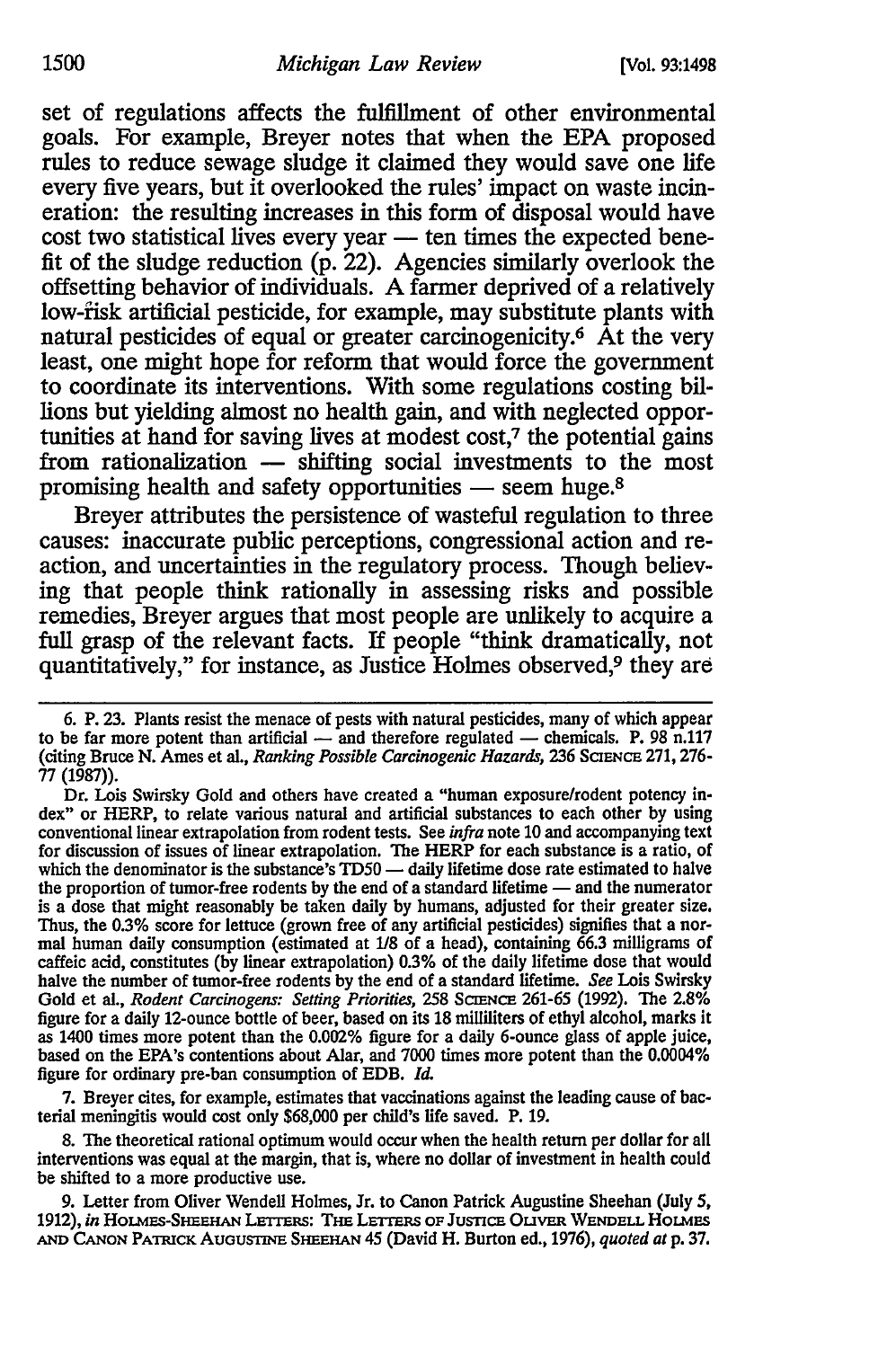likely to reach inaccurate conclusions from a few stories associating toxic waste dumps with cancer. With 26,000 waste dumps throughout the country and a large number of locales with above-average cancer rates (by definition roughly one half), the probability that these two facts will coincide is overwhelming. A few dramatic coincidences, though in fact meaningless, may create an impression of a causal link.

Congress, meanwhile, adopts a range of mandates, from extremely detailed linguistic formulae, to absolute bans, to "hammers" - statutes that allow the EPA some time to devise regulatory control for some activity (for example, underground disposal of a chemical), but ban the activity outright if the agency misses the deadline. However these approaches might be reconciled in theory, in operation they yield widely varying degrees of stringency. The variations are hardly surprising. Congressional bills originate at different times, in different committees, with each subcommittee "competing for political time and attention" and thus likely to "consider the particular problems that it has studied as the most important, deserving a place at the head of the regulatory queue, whether or not dispassionate observers would reach the same conclusion" (p. 42). Although statutory language may offer apparent flexibility, agency fear of congressional oversight may limit its use: EPA officials may know that, "given an individual legislator's political incentive to appear in interesting, positive news stories, hearings are far more likely to mean criticism for leniency than for strictness" (pp. 40-41).

Finally, the facts about environmental risks are most uncertain. Agencies typically infer risk to humans by extrapolating from the response of rats and mice exposed to very high doses. In doing so, they assume a linear dose-response curve; that is, they assume that if a dose of X causes cancer in fifty out of a hundred rodents, a dose of  $X/1000$  — adjusting for the difference in weights or body surface area, to be sure — will cause cancer one thousandth as frequently, or in fifty humans out of every one hundred thousand exposed. In other words, the method infers human responses at low doses from rodent responses at very high doses. But rats and mice differ from humans in ways that appear relevant to the likelihood of carcinogenicity (p. 46). Moreover, even if a linear dose-response curve were accurate for the range of exposure relevant to humans (and it might be accurate, depending on the etiology of the disease, which is typically little understood), doses at the levels used in experiments, the highest that can be administered without killing the rodents from sheer toxicity, appear quite different. Such doses kill large numbers

For a recent exploration of Justice Holmes's point, see David Link, *Storyville* **REASON** 35-43 (January 1995).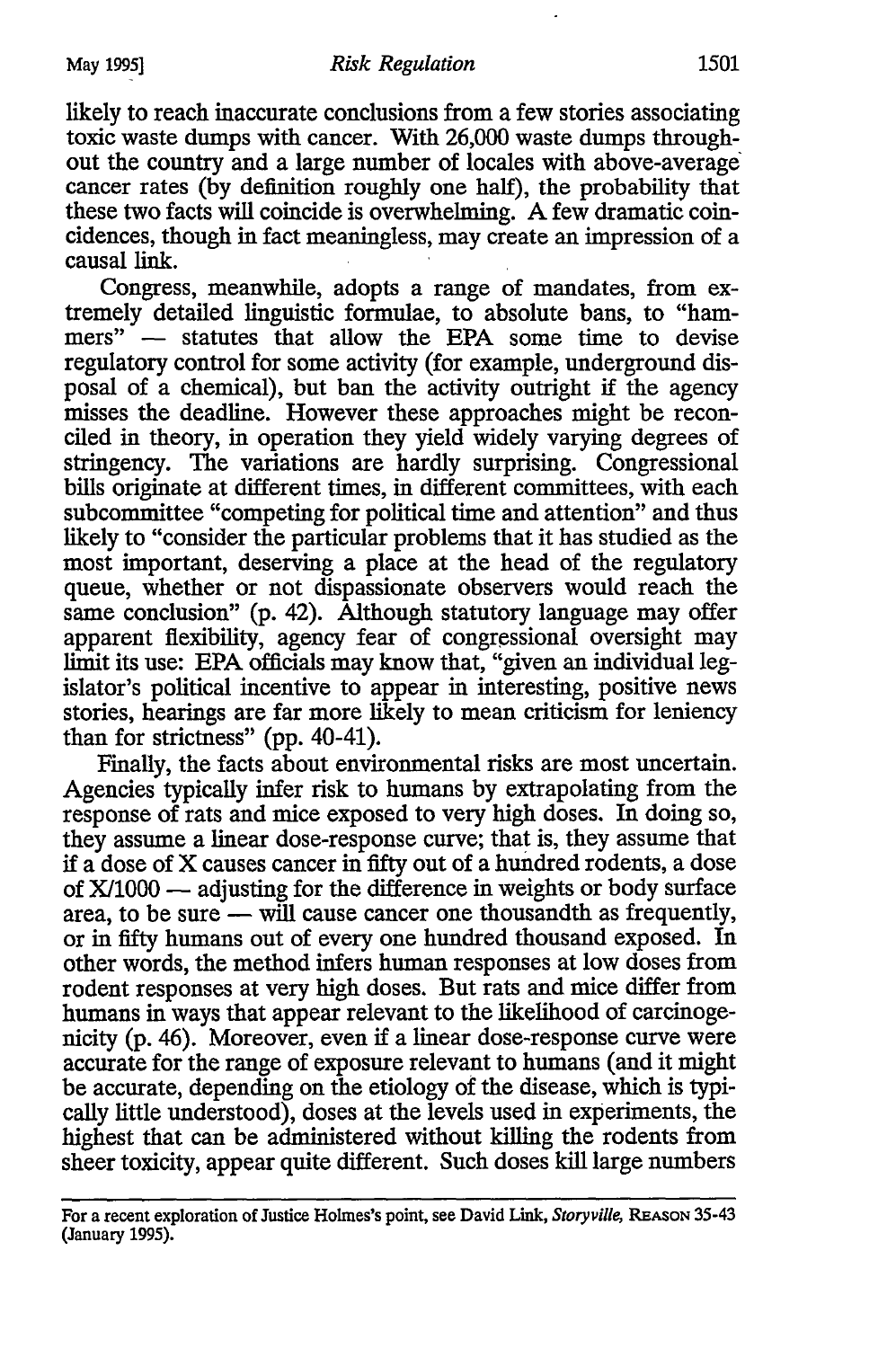of cells at a time, and thus bring on quick cell regeneration and a risk of cancer-causing mutations that is not present when cells are killed more gradually.10 There is, Breyer observes, "no consistent scientific rationale for assuming a linear relation between dose and response" (p. 44).

Breyer's solution flows naturally from his analysis. He "assume<sup>[s]</sup> a kind of 'general will' — a public that 'really' wants an overall result that differs from its substance-specific preferences revealed on particular occasions" (p. 55), and he treats the current disarray as a problem of governmental coordination. Thus he proposes a way for the executive branch to impose a coherent, rational policy on its own sprawling provinces - to the extent that statutes permit **-** and to present an intelligible program to Congress in the hopes of persuading it to iron out the current statutory anomalies. He would establish a small cadre of personnel within OMB, charged with the mission of building a coherent system of risk regu- lation and wielding authority to reallocate resources among the concerned agencies (p. 60). Its members would enjoy civil service protection (p. 61) and would proceed along a special career path that might take them to specific agencies such as the EPA and the FDA, or to a congressional committee staff (p. 71). The most successful might go on to such positions as Science Advisor to the President or Director of OMB (p. 71). Breyer's explicit model is the French *Conseil d'Etat,* a relatively small group of elite civil servants, mostly drawn from the *Ecole National d'Administration*, with competence both in law and in at least one substantive field, who bring intellect and a more-or-less unified viewpoint to bear on the activities of the executive and legislative branches.

ż

The estimated error rate for a DNA replication in the human with a well functioning repair system is about  $10^{10}$  mutations per base pair per cell generation. This system copes with a human who has  $10^{14}$  cells with 4 division cycles in a normal life span.

*Id.* Thus, though the net error rate is very low — one in 10 billion — the number of events is very large, so that the aggregate number of errors absorbed in a lifetime is very high. Expo- sure to cell-damaging chemicals must be assessed in this context.

Affirmative evidence also demonstrates that chemicals having a statistical association with increased tumors at high doses - relative to unexposed rodents - have a statistical association with decreased tumors at moderate doses. Philip H. Abelson, *Risk Assessments of Low-Level Exposures,* 265 ScIEcE 1507 (1994); *see also* A.M. Monro, Letter to the Editor, 266 **ScIENCE** 1141 (1994) (discussing the anticarcinogenetic and antimutagenetic effects of chemicals); R.C. von Borstel, Letter to the Editor, *id.* at 1144 (same).

<sup>10.</sup> P. 46; see also Daniel E. Koshland Jr., *Molecule of the Year: The DNA Repair En*zyme, 266 ScIENCE 1925 (1994). Koshland argues that extrapolating cancer risk from high dose rodent exposures is like evaluating fire risks in a large city by setting 1000 simultaneous fires in a town of 5000. That the small town's fire department is completely overwhelmed scarcely demonstrates that a large city's department will be defeated by a handful of fires. *Id.* Says Koshland: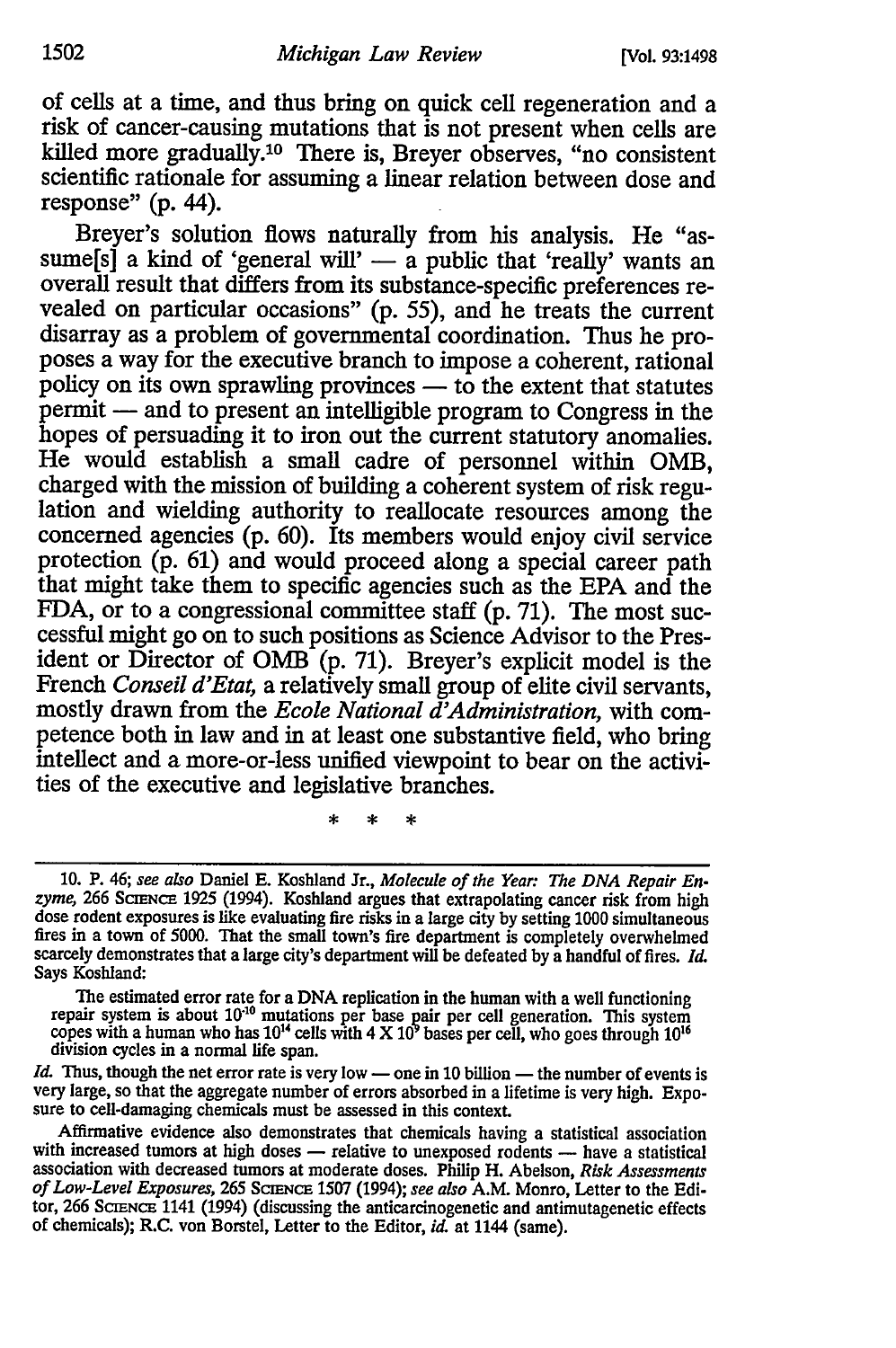Breyer's summary of the current workings of our risk regulatory policy seems to me hard to improve upon, though experts doubtless could add detail, nuance, and qualification on many issues. While Breyer has been criticized for failure to offer a clearly preferable alternative to the risk assessment methodologies currently in place,<sup>11</sup> one can imagine his implicit response: "That's my point. Only if we improve the institutional structure can we expect better methodologies." The force of such an answer, of course, depends on a number of unknowns. If there is no more plausible method of icy<sup>12</sup> (linear extrapolation to humans from testing at high doses), yet there is a strong political demand that government screen out risks in advance of epidemiological evidence (in other words, before mortality and disease occur), then even the best institutions will not produce a remedy. Still, the criticism is a bit skewed; a book on political economy need not solve conundrums of science policy.<sup>13</sup>

As to the causes of the current predicament, Breyer is convincing that the ones he identifies play a serious role, and his proposed remedy promises a step forward. Yet a shadowy figure sits at the table, one whose workings Breyer hardly discusses but who may nonetheless be critical: the interest group. Consider the *Conseil*  $d'Etat$ . Does France adhere to  $-$  indeed insist upon  $-$  the European Community's Common Agricultural Policy, $14$  with its butter mountains and its wine lakes, because the policy analysts of the *Conseil* have concluded that it represents the optimal policy for France, or does it do so because the French farmers constitute a powerful and effective lobby? If it is the latter, as I suspect, may not similar groups account for the condition of our risk regulation?15 If so, will not the solution require something a good deal more dramatic than bolstering OMB? **-**

**13. A** possible approach might be a *de miniris* rule framed as follows: Refrain from intervention at least where rodent tests applied under current default assumptions yield risks so low that, assuming validity of the inference, even a lifetime of experience (say **70** years) would yield no persuasive epidemiological evidence.

14. The Common Agricultural Policy is a complex system protecting higher-cost producers in the European Community from competition and yielding large surpluses of the goods whose suppliers are protected. *See* **e.g.,** *Spudsidies,* TiE ECONOMIsT, Apr. **10, 1993,** at **17.**

**15.** For an interesting case study, see **ALAN I. MARCUS,** CANCER **FROM BEE. DES,** FED-ERAL FOOD REGULATION, **AND CONSUMER CONFIDENCE** (1994).

<sup>11.</sup> Lisa Heinzerling, *Political Science,* 62 U. **Cm.** L. REv. 449, 460 (1995) (saying Breyer offers only "wishful thinking" as an alternative to the current system of risk assessment).

<sup>12.</sup> See Regulatory Impact Analysis Project, Inc., Choices in Risk Assessment. **Tm** ROLE OF ScIENcE PoucY IN **THm** ENviRONmENTAL RISK **MANAGEMENT PROCESS** (1994) (characterizing default assumptions that currently drive risk assessment as choices of "science policy").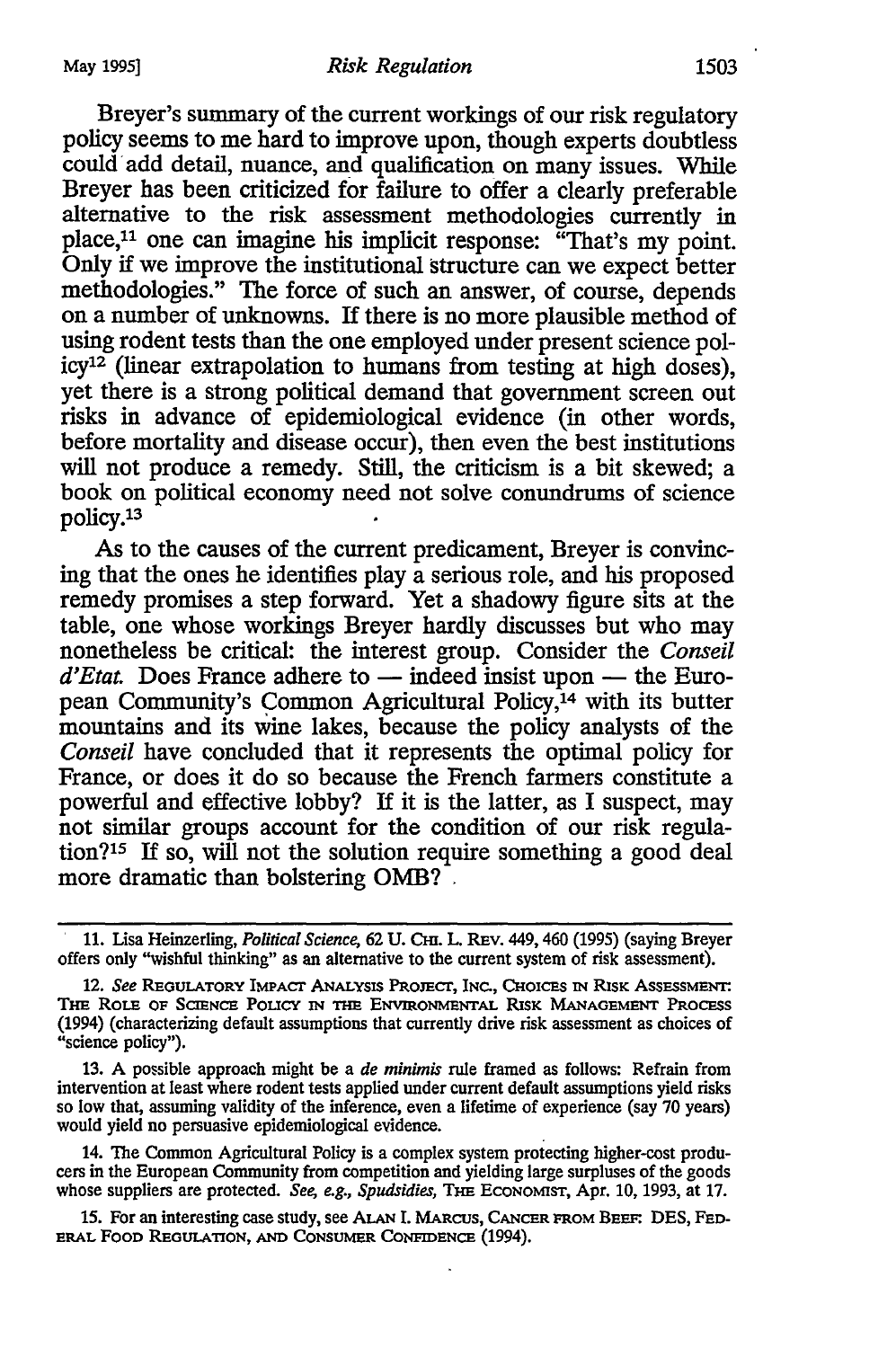Let us start with the most obvious culprits - the regulatees. Media accounts of major environmental statutes or rules ordinarily depict the regulated parties as ranged monolithically against the lovers of clean air, land, and water. There is of course some truth to the picture, as many regulatees would obviously prefer no regulation to any, and light regulation to harsh. But the assumption of a homogeneous "business" interest group is naive, even if we keep our eyes solely on the regulatees. For example, restricting the production of chlorofluorocarbons (CFCs) in the face of rising demand may have given the existing CFC producers oligopoly profits,16 at least until Congress imposed taxes to catch the profits. 17 Moreover, some have suggested that the Wisconsin and Minnesota legislatures imposed temporary bans on the use or sale of bovine somatotropin and bovine growth hormone<sup>18</sup> to protect not consumers' health but producers' wealth. Specifically, these moratoria would tend to prevent large dairy farmers from enhancing their advantage over smaller ones, and - less clearly - prevent Western and Southwestern farmers from increasing their advantage over those in the upper Midwest and the Northeast.<sup>19</sup>

More generally, of course, regulatee interest appears to be a major reason why Congress has never chosen pollution taxes as a regulatory device. Economists nearly unanimously believe that such taxes would secure more environmental improvement per dollar than the present command-and-control systems because pollution cutbacks would occur primarily at firms for which cutbacks were relatively cheap.20 Pollution taxes would, however, force firms to pay not only for the units they remove, but also for the units they continue to emit - units that are costless to them under conventional command-and-control regulation. Thus pollution taxes appear to be political nonstarters, even disregarding the opposition of environmental lobbies, which is discussed below.

The power of regulatee interests burgeons when combined with sectional interests, and together they can radically impact the shape

**<sup>16.</sup>** *See* Daniel **F.** Mclnnis, *Ozone Layers and Oligopoly Profits, in* **ENVIRONMENTAL PoLrTcs: PUBLIc** CosTs, PRIVATE REWARDs **129,** 145-49 (Michael **S.** Greve & Fred L. Smith Jr. eds., 1992) [hereinafter **ENVIRONMENTAL** PoLmcs].

<sup>17.</sup> *Id.* at 150.

<sup>18.</sup> *See* Wis. **STAT. ANN.** § 97.235 (West Supp. 1994) (repealed 1992); MINN. **STAT. ANN.** § 151.25 (West 1989 & Supp. 1995).

<sup>19.</sup> *See* Christopher L. Culp, *Sacred Cows: The Bovine Somatotropin Controversy, in EN.* **VIRONMENTAL** PoLITcs, *supra* note 16, at 47.

<sup>20.</sup> Expressed more technically, all firms would reduce poliution to the point at which the marginal cost of reduction equalled the unit tax. As the marginal cost would be equal across firms, there would be **no** reallocations **of** cutback that could achieve the same aggregate reduction at lower cost.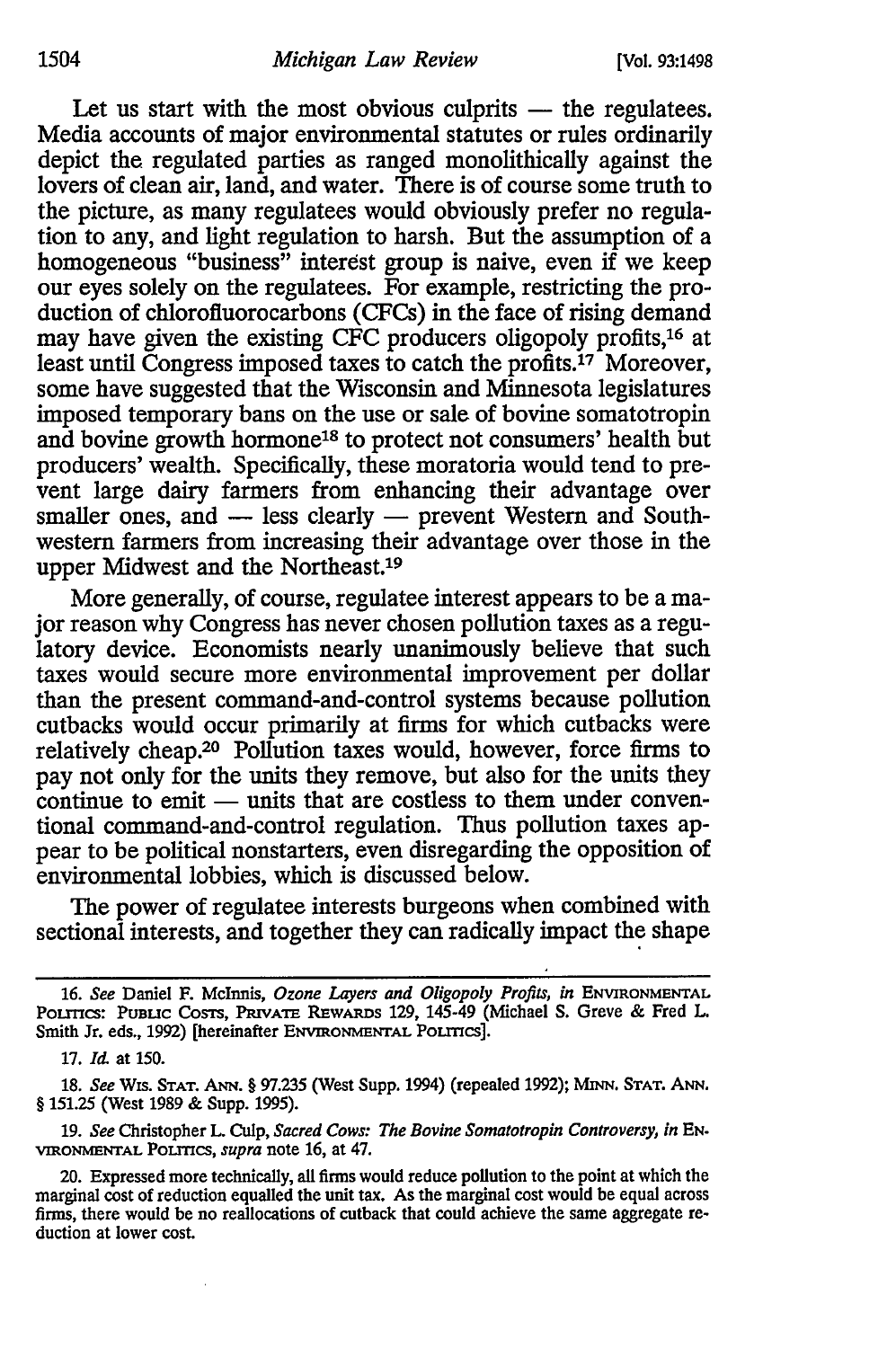of regulation. For example, the 1977 Clean Air Act Amendments,<sup>21</sup> in effect requiring "partial scrubbing" to reduce sulfur dioxide emissions, both protected the market for high-sulfur Midwestern coal and imposed lower unit costs on electricity produced in the region than those imposed on the less-politically-represented Sunbelt.<sup>22</sup> The prevention-of-significant-deterioration (PSD) rules that Congress adopted the same year also tended to protect the Rustbelt against Sunbelt competition. As Robert Crandall — among others **-** argues, it seems a mistake to attribute the **PSD** rules to a simple devotion to clean air: the congressional support came largely from the North and Northeast, and the rules took the form of a quite unnecessarily byzantine permit process in the PSD regions.23 Regional favoritism also appears pervasively in the tendency to impose more stringent standards on new sources.<sup>24</sup> Other political and economic factors are at work, of course - such as the natural political advantage of existing firms and employers over ones as yet unborn, and, to a degree, the interest in efficiency, as pollution control is almost always more costly as a retrofit than in initial construction — but the sectional influence can hardly be disregarded.<sup>25</sup>

Regulatees are not the only commercial interests trying to influence regulatory policy. Every cost incurred in cutting pollution, even if it goes only to reduce Breyer's "last ten per cent," is revenue for someone else, namely, the suppliers of the land, labor, and equipment needed to effect the reduction. Unsurprisingly — and,  $of course,$  legitimately  $-$  the firms involved lobby aggressively for pollution controls that will send lucrative business their way.26 For example, agricultural and petroleum interests have been quite vocal in the highly charged debate over the use of cleaner-burning "oxygenates" in reformulated gasoline, a multi-million-dollar market, with farmers pushing corn-derived ethanol and petroleum interests

23. CRANDALL, *supra* note 22, at 127-29.

24. *ld.* at 39-44.

25. The bias against new sources may also fit the agenda of persons in the environmental movement who are concerned more with reducing industrial development than pollution itself. *Cf.* BRUCE YANDLE, **THE** POLrICAL LmTrrs **OF ENVIRONMENTAL** REGULATION 159-60 (1989) (taking note of the distinction between pure environmentalists and the antigrowth or antibusiness lobby that "parades under the banner of environmentalism").

*26. See, eg.,* Marc K. Landy & Mary Hague, *The Coalition for Waste: Private Interests and Superfund, in* ENVmONMENTAL POLITIcs, *supra* note **16,** at 67.

<sup>21.</sup> Clean Air Act Amendments of 1977, Pub. L. No. **95-95, 91** Stat. 685 (codified as amended in scattered sections of 42 U.S.C.).

<sup>22.</sup> *See* ROBERT W. **CRANDALL,** CONTROLLING **INDUSTRIAL POLLUTION: THE ECONOM-ICS AND** POLITICS OF **CLEAN** Am 123-25 **(1983).** Because the scrubbing requirement applied to new sources, its impact was most severe in rapidly growing areas and mildest in the slowgrowth areas - which happened also to produce high-sulphur coal. *See generally* BRUCE A. AcRmuMAN & **WiLLiAM** T. HASSLER, **CLEAN** COAL/DIRTY Am (1981).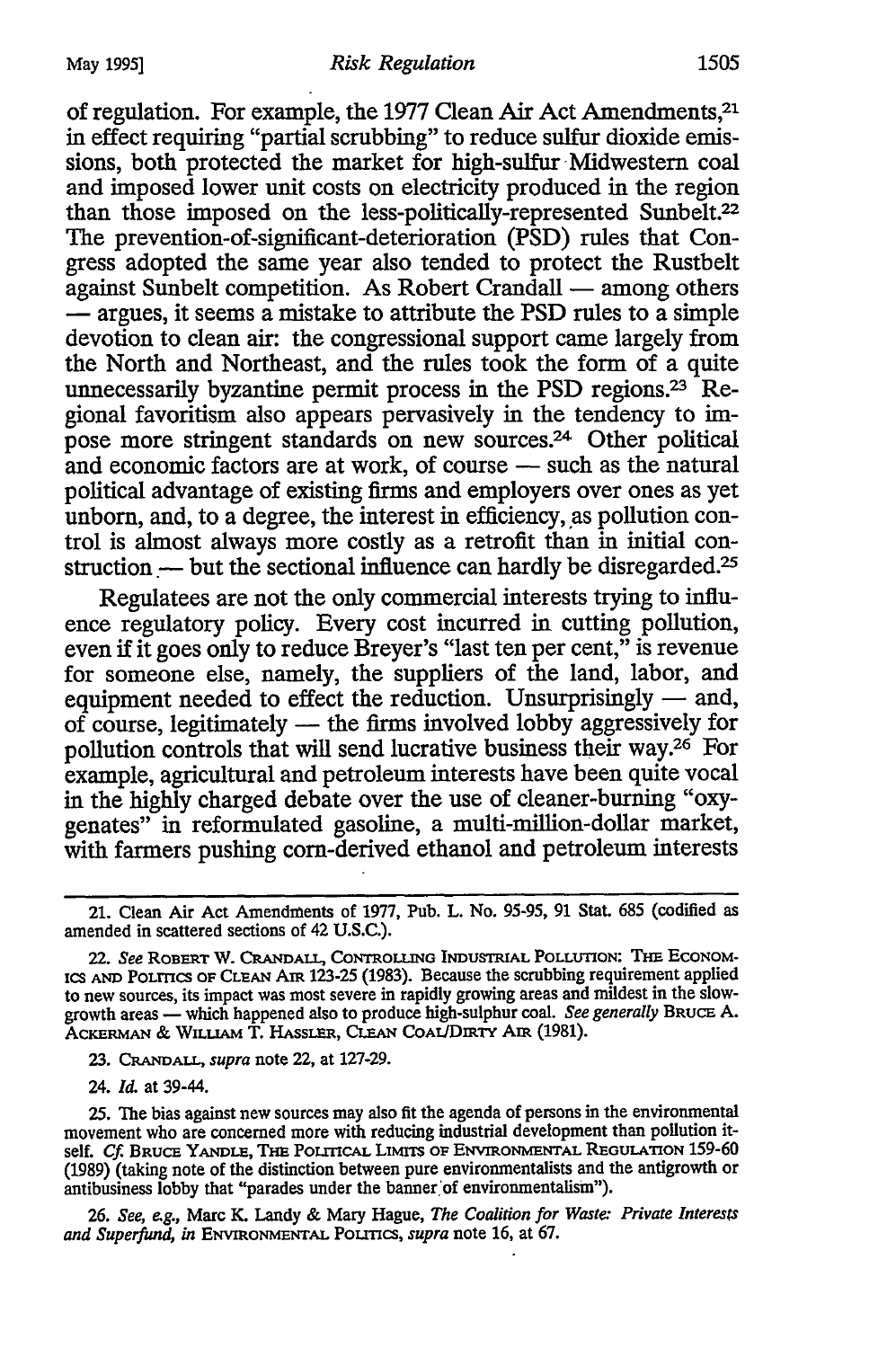boosting natural-gas-derived MTBE.<sup>27</sup> The presence of revenues for firms that supply pollution control and remediation does not mean that their political clout exactly balances that of the regulatees; the former companies may be starting up, as yet unable to match large existing pollution sources. They nevertheless stand as a counterweight and a force affecting both the stringency and the design of regulation.

Even among the environmentalists themselves, the very problems that make it desirable to have environmental groups  problems of transaction costs and rational consumer ignorance  suggest a question about their representative capacity. People as consumers and enjoyers of the environment have relatively insubstantial interests in the characteristics of innumerable consumer goods and potential threats to the environment; each person is likely to be unwilling to invest time and effort in becoming informed, lobbying, or negotiating with offending firms. Thus standard public choice lore suggests that parties with more concentrated interests, such as industry or labor groups, **will be** more effective than scattered environmentalists in applying pressure to legislatures or agencies.<sup>28</sup> National and regional environmental groups appear to represent a partial solution: they can somewhat offset this apparent lopsidedness, aggregating the small contributions of many members to advance their views.

The assumption as to the members' rational ignorance of the details of each dispute nonetheless cuts deeper. This ignorance implies that the members have a limited ability to monitor the organization's leadership and staff. Consequently, the leadership may zation's leadership and staff. Consequently, the leadership may "shirk" a bit, that is, pursue to a degree their own rather than the members' interests.<sup>29</sup> The fact that the members continue to con-

**28.** For a discussion of the advantages that small groups in general have in organizing and thus obtaining public goods, see MANCUR OLSON, THE LOGIC OF COLLECTIVE ACTION 48, **53-57 (1971).** For a discussion of the same advantages enjoyed **by** certain special interests such as industry and labor groups, see *id.* at 143-48.

**29.** The problem is obviously not unique to environmental organizations but would apply to any similarly structured association with a very large number of members who individually have relatively small interests. *See generally* Robert Michels, *Oligarchy, in* The Sociology of Organizations 25-43 (Oscar Grusky **&** George **A.** Miller, eds., **1970)** (stating what has become known as "Michels's iron law of oligarchy"). Publicly held corporations potentially present the same problem. But the market for corporate control, **by** which outsiders who perceive the possibility of a more lucrative use of the corporate assets can express their **judg**ment in a form that can be tested in the market — for example, a bid with a higher dollar value than the current market value of the stock **-** constrains the risk of shirking in the corporate context. *See* Edgar v. **MITE** Corp., 457 **U.S.** 624, **633 (1982)** (discussing the

**<sup>27.</sup>** The **EPA** adopted a requirement that reformulated gasoline be made in such a way as to give "renewable oxygenates" (in practice, ethanol) a **"30%** market share," on the theory that ethanol would have attained such a share but for certain adverse effects from its use in summer months. *See* Regulation of Fuels and Fuel Additives: Renewable Oxygenate Requirement for Reformulated Gasoline, **59** Fed. Reg. **39,258, 39,262** (1994). The rule was vacated in *American Petroleum Institute v. EPA,* No. 94-1502, slip op. **(D.C.** Cir. Apr. **28,1995).**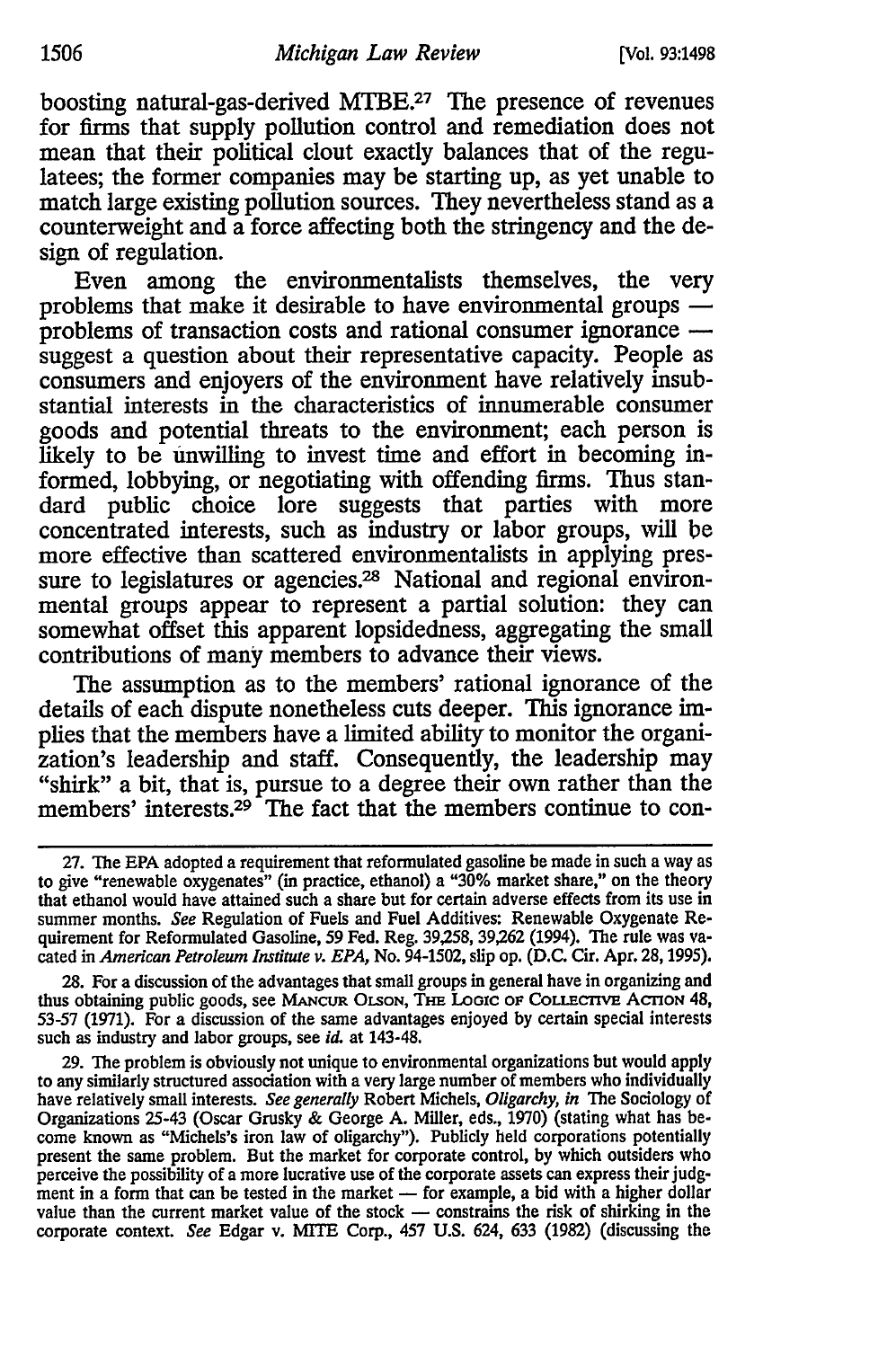tribute does not disprove this theory; the same rational ignorance that gives rise to the initial problem limits the meaning of this apparent ratification by donation.

What form might shirking by environmental groups take? Harris and Milkis suggest one possibility: the reluctance to settle disputes, on the ground that settlement has little dramatic appeal and thus weakens fundraising. They quote a public interest lawyer:

Environmental groups thrive on conflict. It's a standard joke that the basic environmental groups['] fundraising letter begins, "Babies will die if you turn the page [and don't contribute]." The impact would be very different to say, "If you don't open this envelope, we won't be able to open negotiations with the other side."<sup>30</sup>

They even quote one environmental activist for the observation that legislative victories may be a setback to fundraising, again because they undermine the sense of urgency.31 The surge in contributions triggered by Reagan's appointment of James Watt as Secretary of the Interior suggests the advantages of an atmosphere of menace. Another  $-$  perhaps in part contradictory  $-$  theory of possible shirking is Michael Greve's argument that citizen enforcement suits against noncomplying private parties have a low return in environmental enhancement but a high one in pecuniary payoff for national organizations, especially when they are settled with a so-called mitigation or credit paid to the suing organization.<sup>32</sup> Either tendency might tend to thwart the efforts of Breyer's experts.

A further impediment to effective regulation is that the environmental group's leadership and staff may benefit more from command-and-control approaches to regulation than pollution taxes or marketable pollution rights. Suppose that market-mimicking methods of pollution regulation are more likely to lead to a stable regulatory equilibrium than command-and-control methods. Such a result may occur because under such methods, polluters would have market incentives to search for and to deploy pollutionreducing technology, just as they search for and deploy other tech-

Court's endorsement of the role of the market for corporate control). In addition to the problem of shirking, members of nonprofit associations are unlikely to agree on any readily measurable criterion of success.

30. RicHARD A. *HAius* & SmEY M. Mms, TE PoLtrrcs OF REGULATORY **CHANGE** 305 (1989). According to Keith Schneider, "[A] recent fund-raising mailing from the National Audubon Society said the group could 'project with some accuracy the eventual end of the natural world as we know it.' 'That is no trees,' the letter said. 'No wildlife.'" Keith Schneider, *Big Environment Hits a Recession*, N.Y. TIMES, Jan. 1, 1995, § 3, at 4.

31. HAgms & **MILKas,** *supra* note 30, at 305.

32. Michael S. Greve, *Private Enforcemen; Private Rewards: How Environmental Citizen Suits Became an Entitlement Program, in* **ENVIRONMENTAL** POLrrcs, *supra* note 16, at 105- 27. Greve's theory may nonetheless be reconciled with Harris and Milkis's by imagining an optimal litigation portfolio, consisting of advantageous pecuniary settlements spiced with some dramatic nonpecuniary wins and losses.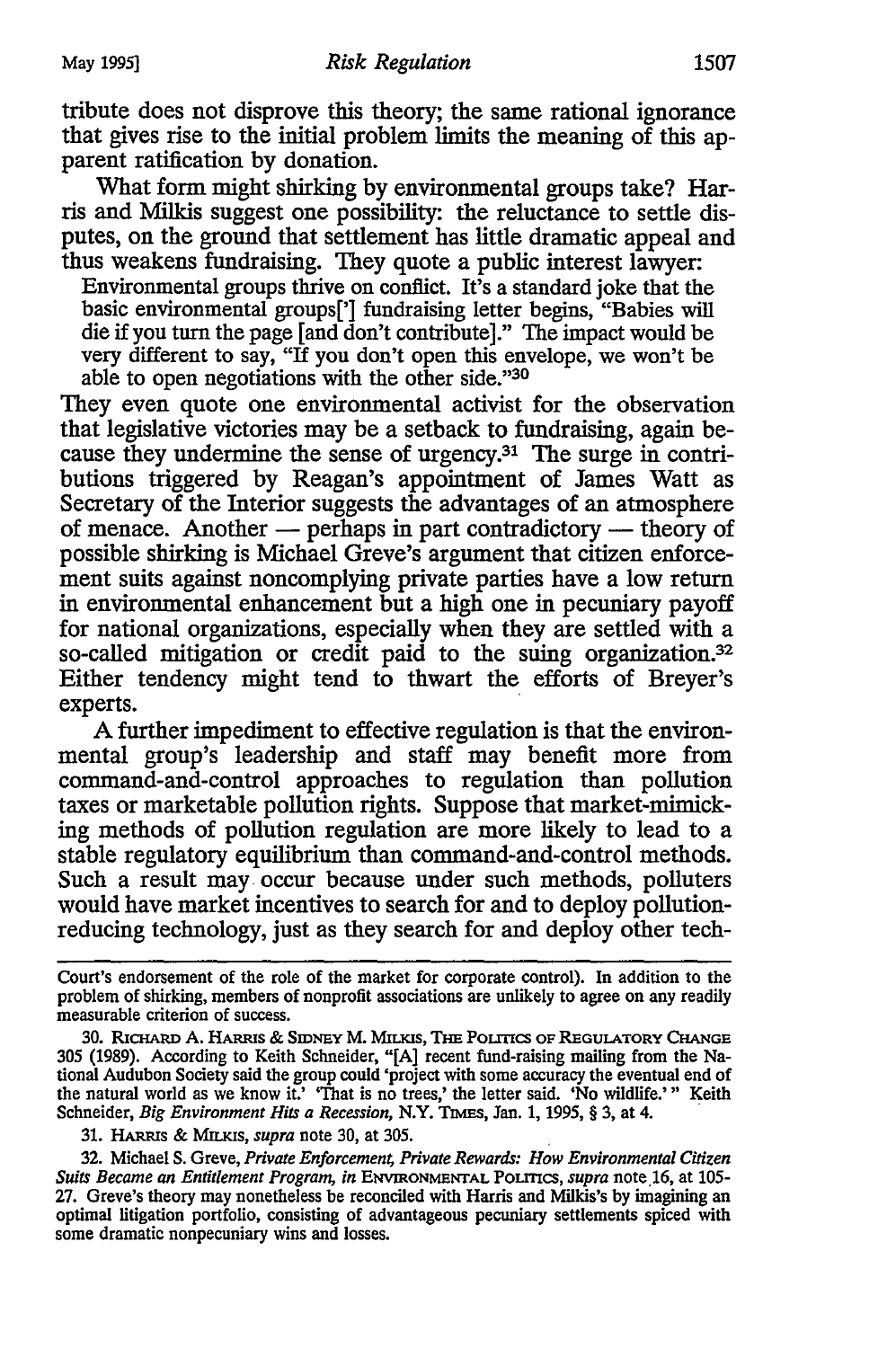nologies that improve products or reduce costs, so that environmental quality would steadily  $-$  and "naturally"  $-$  grow, like other parts of the economy. By contrast command-and-control methods tend to create a market for the activities in which the leadership and staff have a comparative advantage - litigation and the lobbying of Congress and the agencies. Further, both litigation and lobbying, though typically not lucrative for environmental staff, provide the excitement of participating in high-level policymaking and agenda-setting.<sup>33</sup>

To the extent that the possible divergence between the leadership and members of interest groups poses a problem, the press seems not to exercise a corrective influence. The media problem is implicit in Breyer's observation, noted above, that legislators, eager to appear in interesting and positive news stories, are far more likely to engage in criticisms of EPA officials for leniency than for strictness (pp. 40-41). Viewed again from a simple interest-group perspective, this observation is hardly surprising. Would newscasts revealing that alar is probably not a cause of cancer attract many viewers? Risk sells.34

Bruce Yandle compares the interest groups in the environmental arena with the bootleggers-Baptist alliance on alcohol.<sup>35</sup> The bootleggers not only add political heft to the Baptists' regulatory impulses, but their presence in the winning coalition shapes the resulting regulation. Yandle notes that liquor laws normally do not restrict the consumption or the possession of liquor in general — as one might expect if the goal were solely to reduce consumption  but rather, its sale on Sundays or during late hours.<sup>36</sup> The former strategy of general restriction would yield no special advantage to bootleggers. Yandle summarizes the all-round satisfying nature of Sunday liquor restrictions:

34. *Cf* MARY **DOUGLAS** & AARON WILDAVSKY, RISK **AND** CULTURE: AN ESSAY **ON THE** SELECTION OF TECHNICAL **AND** ENVIRONMENTAL **DANGERS** 122 (1982) (arguing that in cer- tain subcultures sects compete for adherents by depicting the outside world as dangerous and impure).

35. YANDLE, *supra* note 25, at 23. 36. *Id.* at 24.

**<sup>33.</sup>** *See, eg.,* **JEREMY** RAtIUN, JUDICIAL **COMPULSIONS:** How PuBLIc LAW DISTORTS PUBLIC POLICY (1989) (arguing that public interest groups are able by their litigation strategies to determine, or at least radically affect, agencies' regulatory agendas). According to the current head of EPA, Carol Browner, "The litigation is essentially setting the priorities." WALL **ST.** J., May 24, 1993, at B1, B6.

Further, being a "player" in washington may help raise funds from sources that members might regard as contaminated. *See MARK* DowiE, LOSING GROUND: AMERICAN ENVIRON-**MENTALISM AT THE** CLOSE OF **rmE** TwENTmm **CEmTRY** 113-14 (1995) (reporting that the head of the National Wildlife Federation attended a breakfast meeting between the head of the **EPA** and the chief executive officer of a large toxic waste disposal company that contributed generously to the Federation, one of the breakfast topics being regulatory relief for the firm) *reviewed by* Keith Schneider, *Back to the Grass Roots,* N.Y. TIMES, Apr. **23,** 1995, § 7 (Book Review), at 15.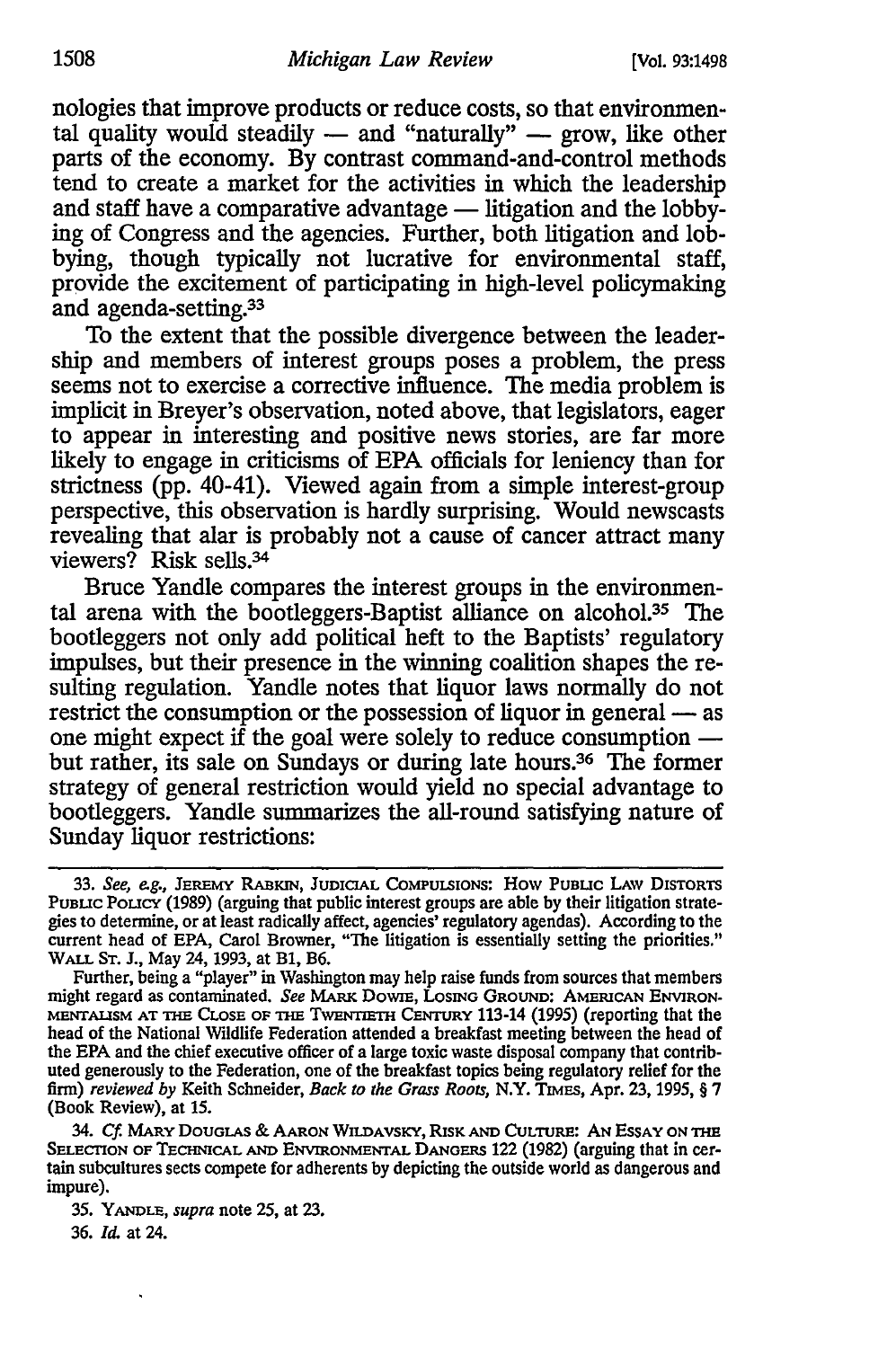Interestingly, regulations of the Sunday sale of booze tie together bootleggers, Baptists, and the legal operators of liquor stores. The bootleggers buy from the legal outlets on Saturday, sell at higher prices on Sunday, and the Baptists praise the effort to enforce the regulatory cartel. Meanwhile, the political suppliers of the regulation reap the support of all the groups, and the Internal Revenue Service works to prevent market entry by those who would produce alcoholic beverages on homemade stills.<sup>37</sup>

Of course to observe a theoretical basis for a divergence between interest group elites and their members, or for interest-group distortions of environmental policy, is not to prove their existence or significant impact.. On that issue we lack firm data. In thinking about whether the issue deserves investigation, however, one must realize that there is a serious question whether the federalization of environmental regulation since 1970 has yielded significant environmental benefits. The data for the periods both before and after that benchmark are spotty and questionable on a number of grounds.<sup>38</sup> Nonetheless, although they show pollution declining after 1970, the rate of decline in important areas such as ambient levels of carbon monoxide and sulphur dioxide is slower than in the 1960s. Crandall concludes that "these data suggest that pollution reduction was more effective in the 1960s, before there was a serious federal policy dealing with stationary sources, than since the 1970 Clean Air Act Amendments,"<sup>39</sup> Of course, the rate of improvement may have slowed simply because increments of cleanup get more and more expensive as progress is made - Breyer's "last ten per cent" point again. Still, without affirmative evidence that federal involvement has yielded real improvement — compared to the preexisting trend line - it certainly seems worthwhile to study whether interest group activities are skewing the whole project. If they are, then merely enhancing the skill and authority of **OMB** mandarins seems woefully inadequate.

After all, in a process that Breyer carefully notes, presidents since Nixon have struggled to coordinate and rationalize executive regulatory activities (pp. 68-71). Indeed, Breyer sees OMB's Office of Information and Regulatory Affairs, a prime instrument of that effort, as a starting point for his reform (p. 72). These presidential activities are intuitively plausible: if any elected official has a political incentive to consider the interest of the nation as a whole, it should be the president, whose luster depends, more than others, on the condition of the economy as a whole. Yet despite years of presidential initiative, we are where we are. Although it is hard to

**<sup>37.</sup>** *Id.* at **25.**

<sup>38.</sup> *See CRANDALL, supra* note 22, at **16-31.**

<sup>39.</sup> *Id.* at **19.**